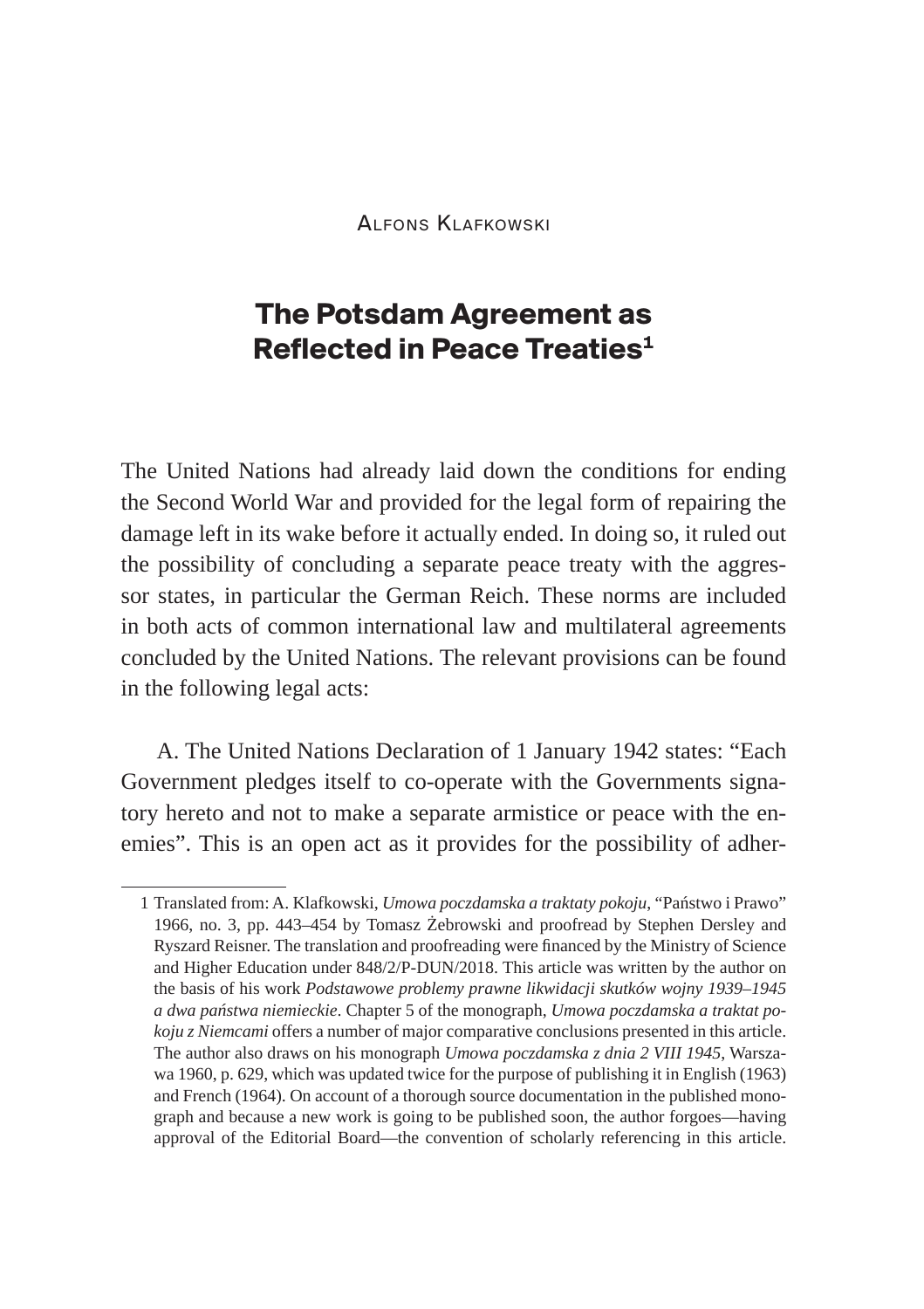ing thereto by other states "[…] which are, or which may be, rendering material assistance and contributions in the struggle for victory over Hitlerism [...]".

B. The Moscow Declaration of 30 October 1943 on General Security refers in its preamble to the United Nations Declaration of 1 January 1942. It goes on to say that the Great Powers, for the purpose of maintaining international peace and security, will consult with one another and, as occasion requires, with other members of the United Nations both before and after the war ends, with a view to 'joint action on behalf of the community of nations'. Another Moscow Declaration of the same date sets out the principal measures to be included in the future Italian Peace Treaty. The Moscow Declaration on Austria, defining the legal position of this country, was later cited in the preamble to the State Treaty on the Reconstruction of Independent and Democratic Austria signed in Vienna on 15 May 1955. The Declaration, referred to by the date of its proclamation that is, as an act of 1 November 1943—regards the annexation imposed on Austria by the German Reich on 15 March 1938 as null and void.

C. The Yalta Conference Agreement of 11 February 1945 also announces common action by the United Nations towards the German Reich after it is defeated "[…] to ensure future world peace and security". In the chapter on the post-war organisation of Europe, the Yalta Conference Agreement refers twice to the Atlantic Charter.

D. With regard to Japan, the Yalta Agreement of 11 February 1945 announces united action by the Allied Powers to end the war with Japan. In addition, the Agreement provides for the territorial reorganisation of Japan after the Second World War.

E. The Potsdam ultimatum of 26 July 1945 defines the terms for the reorganisation of Japan after the country's unconditional surrender and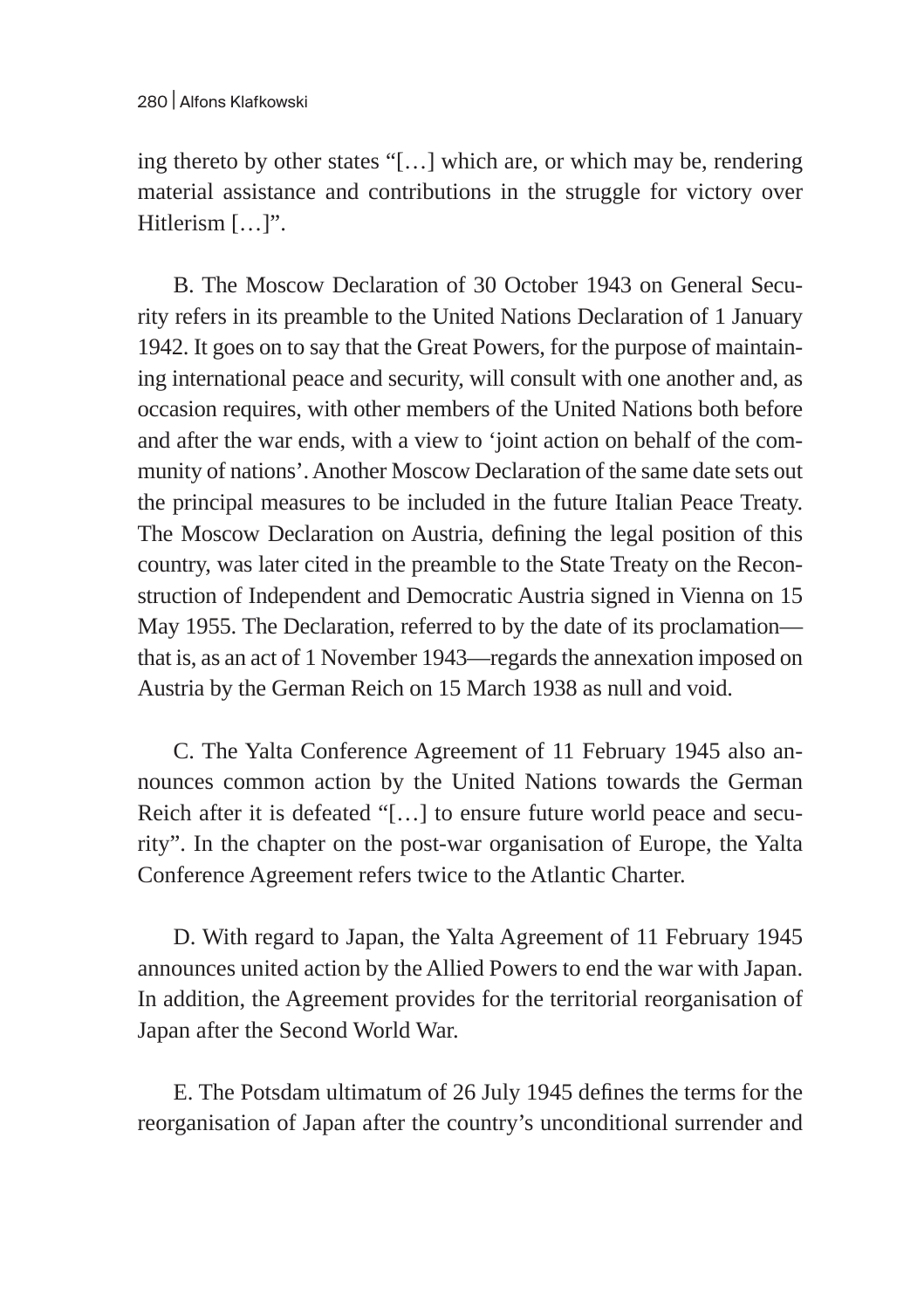announces that the Allied Powers will also cooperate after the military operations against Japan end.

F. The Potsdam Agreement of 2 August 1945 includes two groups of clauses, which refer to peace treaties to be concluded after the Second World War. The first group comprises formal or procedural provisions, while the second substantive ones that pre-decide—in a pre-treaty manner—what future peace treaties will provide for. The formal law of peace treaties is closely related to the establishment of a Council of Foreign Ministers composed of the representatives of the Five Great Powers (i.e. China included) and authorising it to "[…] prepare treaties of peace with the European enemy States, […] consider such other matters as member Governments might agree to refer to it". The Potsdam Agreement commissions this international body to "[…] draw up, with a view to their submission to the United Nations, treaties of peace with Italy, Romania, Bulgaria, Hungary and Finland". It is also authorised to draft a peace treaty with Germany. The Council of Foreign Ministers may invite any State not represented therein to participate in the discussion and study of questions of direct interest to that State.

As regards the substantive law of peace treaties—that is, pre-treaty decisions recorded in the Potsdam Agreement—this covers both matters concerning enemy States and others of interest to States—members of the United Nations. The pre-treaty decisions of the Potsdam Agreement cover such fields as reparations, certain economic issues, the disposal of the German fleet, questions of territorial trusteeships, etc. Some Potsdam Agreement provisions are related to the activities of the United Nations Organisation that was being organised at that time after the text of the UN Charter had been adopted at a conference in San Francisco.

The Yalta Conference Agreement, the Agreement regarding Japan and the Potsdam Ultimatum do not repeat the expression which mentions ruling out the possibility of concluding a separate armistice or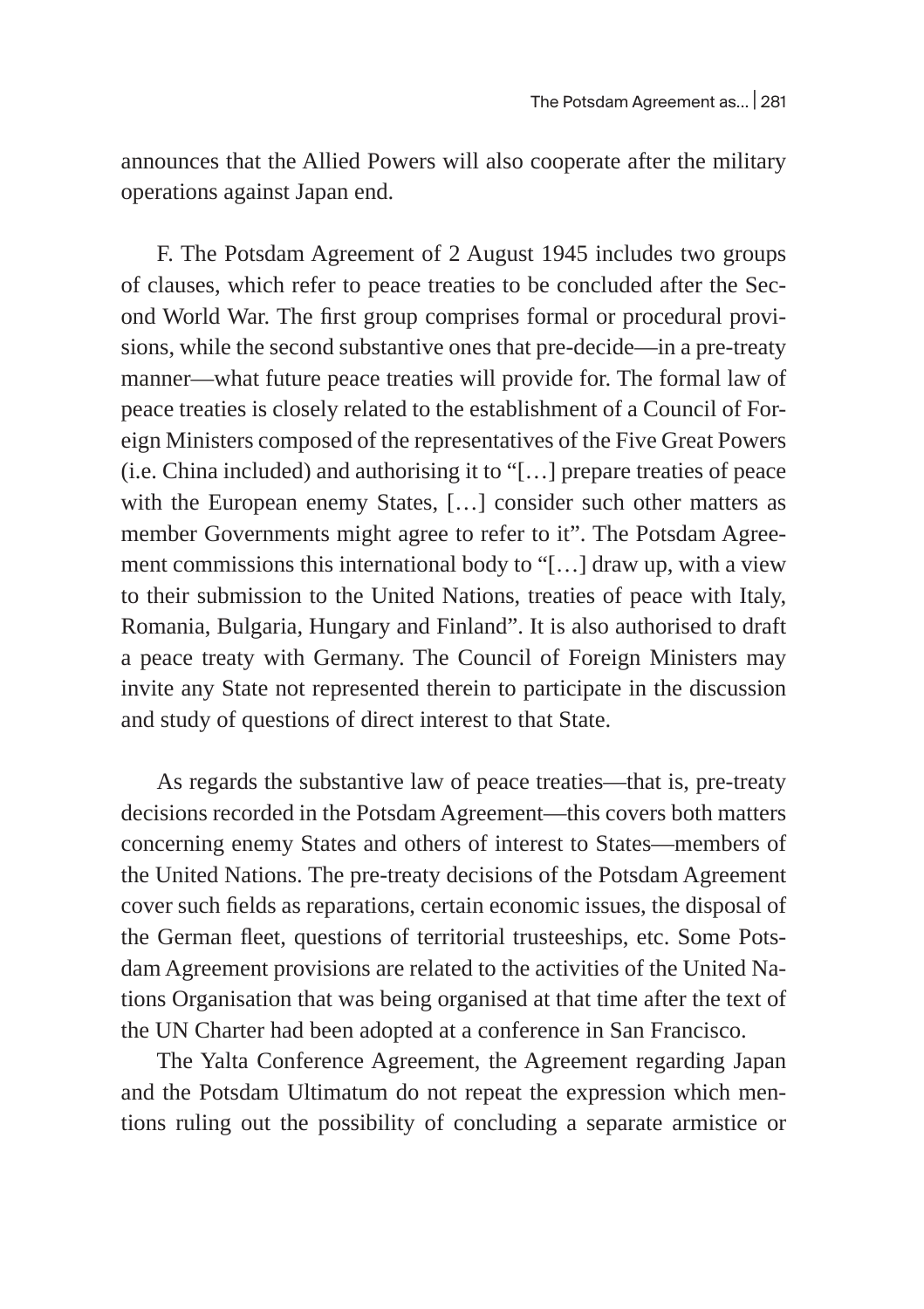a peace treaty. There was no specific need to repeat these kinds of rules, laid down by the United Nations, in all other legal acts, because this series of legal acts is bound together in two ways: first, by the fact that they were made by the same States or Great Powers, acting on behalf of the United Nations and second, by their continuing binding force being underscored by invoking them in almost all the texts of these documents. The consolidation of these legal acts is so obvious that their basic phrases were copied almost unaltered from diplomatic acts and multilateral agreements to bilateral agreements. This is particularly true of the rule precluding the possibility of making a separate armistice or a separate peace treaty.

## **The Potsdam Agreement as Reflected in Seven Peace Treaties**

Peace treaties following the Second World War were made by the United Nations, on behalf of which a significant portion of preparatory work was done by the Council of Foreign Ministers. The States concluding peace treaties invoked the Potsdam Agreement directly or declared interest in implementing its provisions.

In two cases, the Great Powers, parties to the Potsdam Agreement, have not signed a peace treaty with an enemy State from the time of World War II. The peace treaty with Finland has not been signed by the United States, because it was not in a state of war with Finland. The Japanese Peace Treaty has not been signed by the USSR for reasons detailed at a conference in San Francisco in 1951. Generally, however, it can be claimed that the Great Powers, parties to the Potsdam Agreement, also continued the work of giving a concrete form to acts of international law from the time of World War II by concluding peace treaties.

All the peace treaties—with the exception of deviations in the treaty with Japan—are based on the Potsdam Agreement. However, in the course of a separate peace conference with Japan, the Potsdam Agree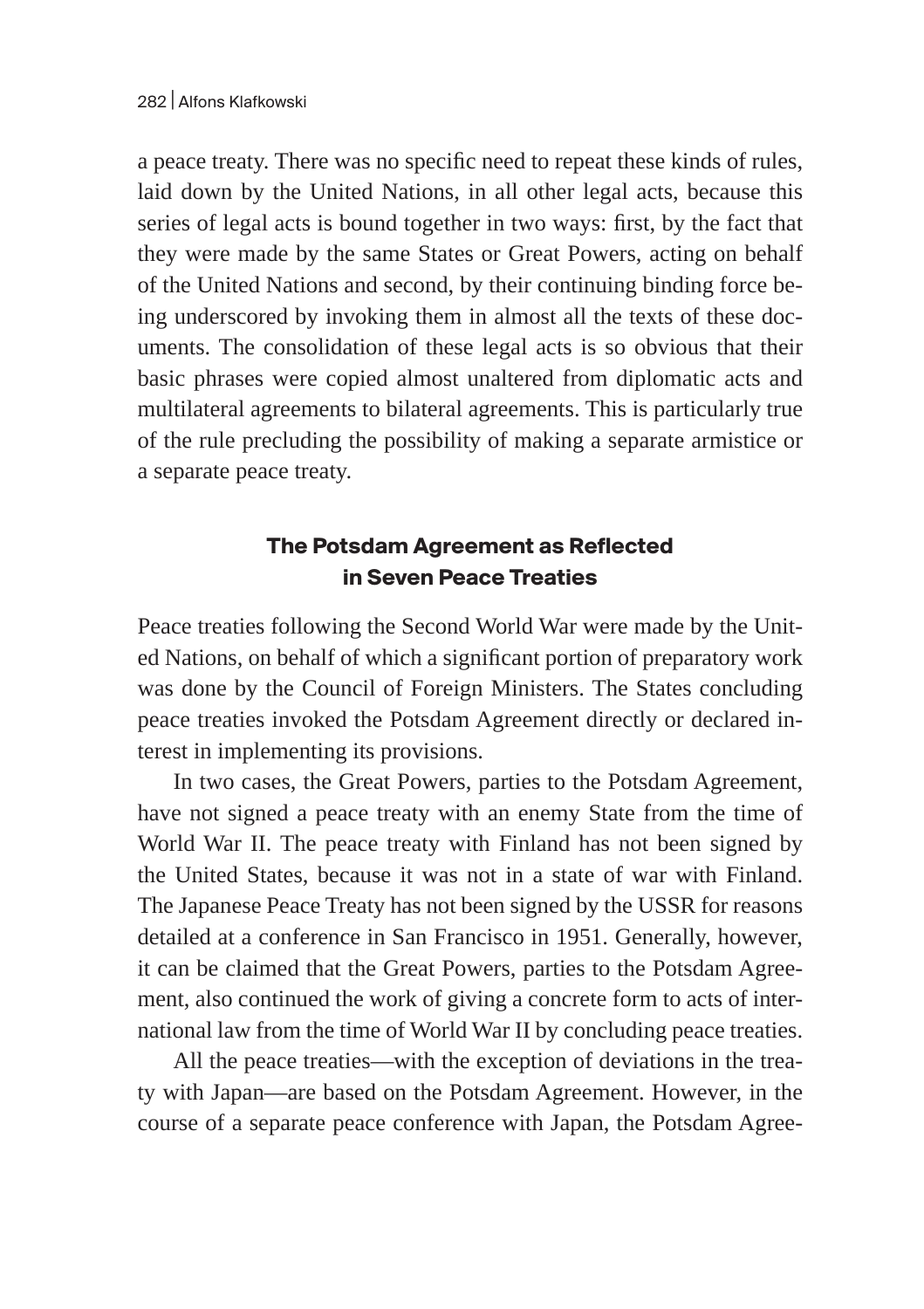ment was at the centre of discussion, as was the question of implementing this Agreement through the 1947 peace treaties. Established by the Potsdam Agreement, the Council of Foreign Minsters immediately set out to draw up peace treaties with enemy States. The unavailability of Council records prevents their legal analysis. All that can be said is that the work of the Council produced the draft texts of six peace treaties, namely, with Italy, Romania, Bulgaria, Hungary, Finland and much later—Austria. The work took a great deal of time and effort to reach compromise solutions, which could be seen in many different political pronouncements. The solutions were reached by the consensus of all the Great Powers and signed by all the Great Powers, parties to the Potsdam Agreement and by those States, members of the United Nations, that were parties to the peace treaties. This leads to the conclusion that the formal law of the peace treaties, as laid down in the Potsdam Agreement, not only should but also may be applied to all other peace treaties aimed at repairing the damage left by World War II. This conclusion is vital for preparatory work on a peace treaty with Germany, which can be drafted only according to the Potsdam Agreement.

All the peace treaties concluded after 1945 refer to acts of international law from the time of World War II. This must be stressed, especially as the treaties are distinguished by exceptional brevity. The Italian Peace Treaty has 90 articles, the treaty with Romania—40 articles, with Bulgaria—38 articles, with Hungary—42 articles, with Finland—36 articles, Austrian State Treaty—38 articles, and a separate treaty with Japan—27 articles. This brevity of the peace treaties is possible mainly because they invoke the Potsdam Agreement or other legal acts from the time of World War II on many occasions. A single reference to these acts often replaces the whole treaty chapter, which would run into dozens of articles. The Italian Peace Treaty refers in several articles to pretreaty decisions on reparations and economic matters. The peace treaty with Romania makes such references in Articles 16, 17, 18, 26 and 28. It is worth mentioning that in Article 26, the peace treaty with Romania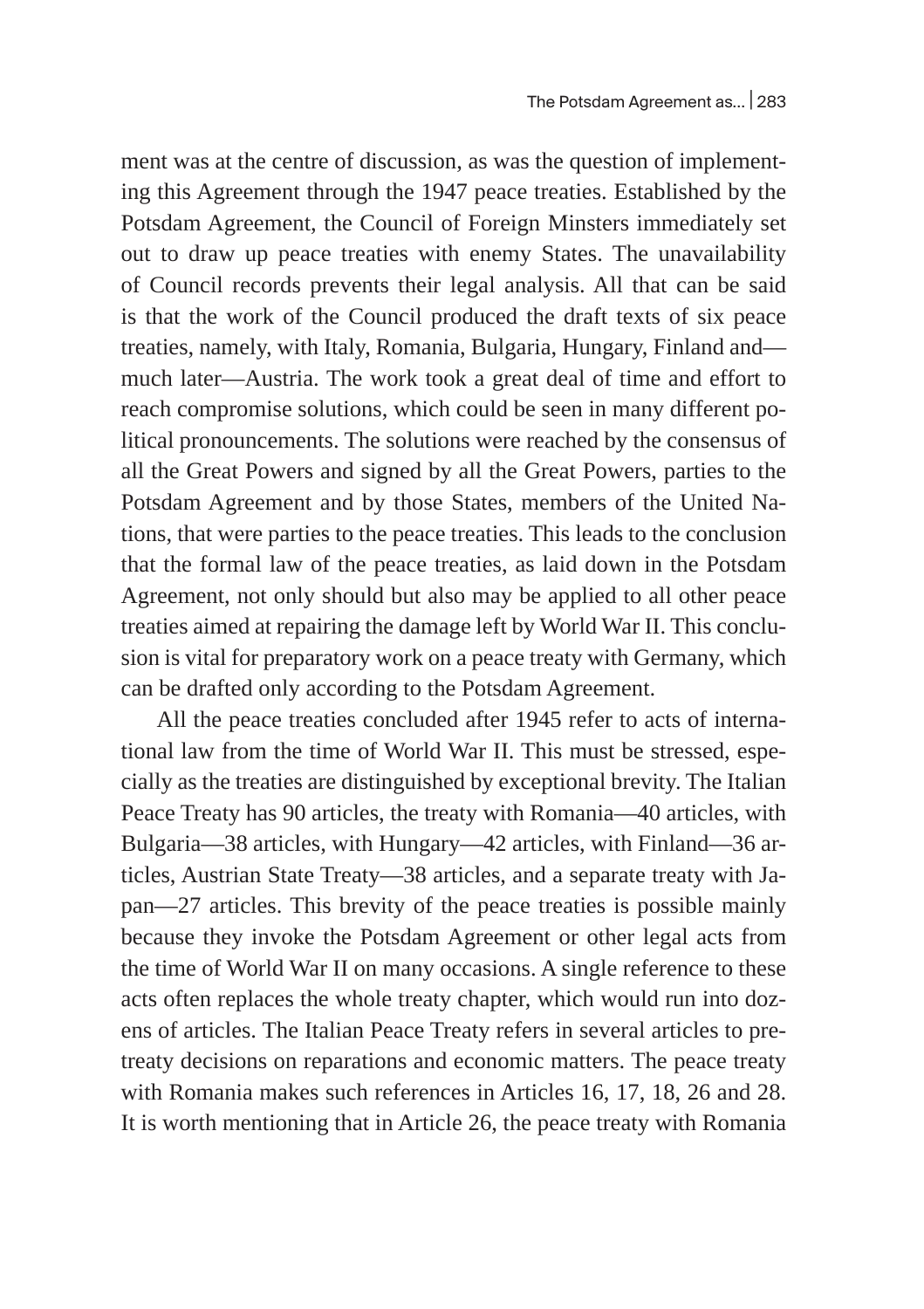makes reference to the activities of the Allied Control Council over Germany and in Article 28 it states that Romania will provide for the restitution of property in accordance with the "regulations that will be made by the Powers in occupation of Germany". The peace treaty with Bulgaria refers to legal acts regulating the situation of "Germany as a whole" in Articles 15, 16, 17, 21, 24 and 26. These provisions define the relation of Bulgaria to the Allied Control Council over Germany and its legislation. In the peace treaty with Hungary, the following articles refer to legal acts concerning "Germany as a whole": 17, 18, 19, 28 and 30. The peace treaty with Finland makes such references in Articles 19, 20, 21 and 28. The Austrian State Treaty invokes the Potsdam Agreement in Articles 11 and 22. The Japanese Peace Treaty does not invoke any legal act of the United Nations, but does contain a general definition of its relation to selected matters concerning Germany, provided for elsewhere. The above list supports the conclusion that references of this kind not only make for the brevity of the peace treaties, but above all bind them with the legal acts of the United Nations into a single legal system.

The uniformity of peace treaties after World War II is evident in the clause contained in these treaties on the mutual recognition of the peace treaties that have been concluded pursuant to the Potsdam Agreement. The Italian Peace Treaty says in Article 18:

Italy undertakes to recognise the full force of the Treaties of Peace with Romania, Bulgaria, Hungary and Finland, and other agreements or arrangements which have been or will be reached by the Allied and Associated Powers in respect of Austria, Germany and Japan for the restoration of Peace.

Article 7 of the peace treaty with Romania recognises the peace treaties concluded with Italy, Bulgaria, Hungary and Finland, as well as—in the future—with Austria, Germany and Japan. Article 6 of the peace treaty with Bulgaria recognises the peace treaties with Italy, Ro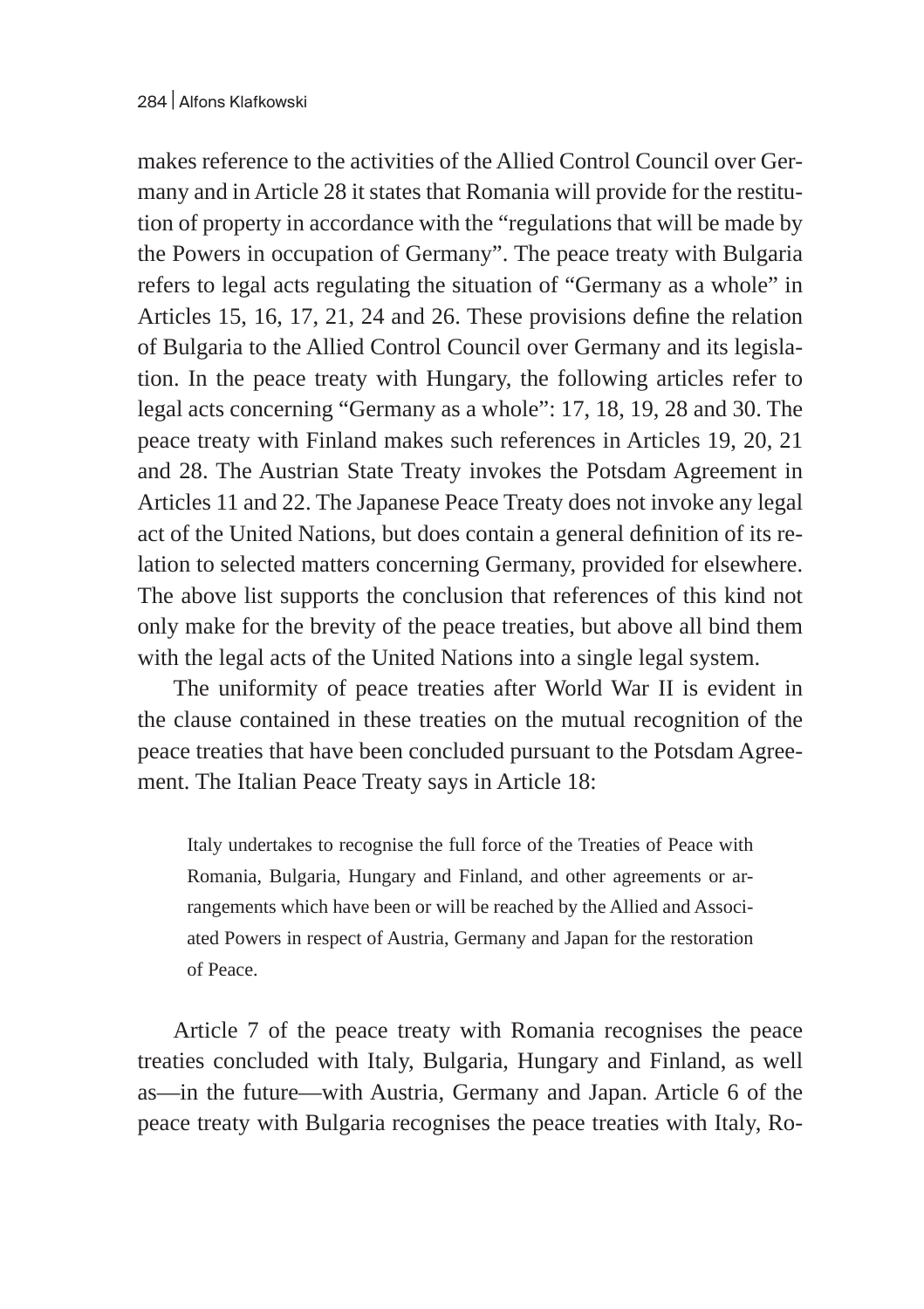mania, Hungary and Finland and promises the recognition of peace treaties with Austria, Germany and Japan in the future. Identical clauses are contained in the peace treaty with Hungary, in Article 7, the peace treaty with Finland, in Article 10, and the Austrian State Treaty, in Article 11. The Japanese Peace Treaty does not have such a clause. These clauses are almost identical in all the peace treaties except for the treaty with Japan.

It must be stressed that in the peace treaties the enemy States undertook to recognise the peace treaties that would be concluded with Germany and Japan in the future. In 1947 and 1955, the content of a peace treaty with Germany could not be known since the treaty had yet to be signed. This blind legal obligation is based, no doubt, on the enemy States recognizing the Potsdam Agreement and all the legal acts related thereto. Furthermore, they also recognised that these legal acts would serve as the principal basis for a future peace treaty with Germany. The close connection between these peace treaties and the Potsdam Agreement could be seen especially clearly in the diplomatic records concerning the revision of some provisions of the Italian Peace Treaty.

A future peace treaty with Germany should include a clause about the recognition of peace treaties made with Bulgaria, Finland, Romania, Hungary and Italy. Such a clause—which is in fact included in Article 6 of the Soviet draft of a peace treaty with Germany—will complete the chain of mutual obligations of World War II enemy States. A peace treaty with Germany should also entail the recognition of the full force of the Austrian State Treaty. Detailed provisions in this respect are made in Article 13 of the Soviet draft.

#### **The Potsdam Agreement Sets the Procedure for all Peace Treaties**

All the procedural issues of all the peace treaties of 1947 and 1955 were settled pursuant to the Potsdam Agreement.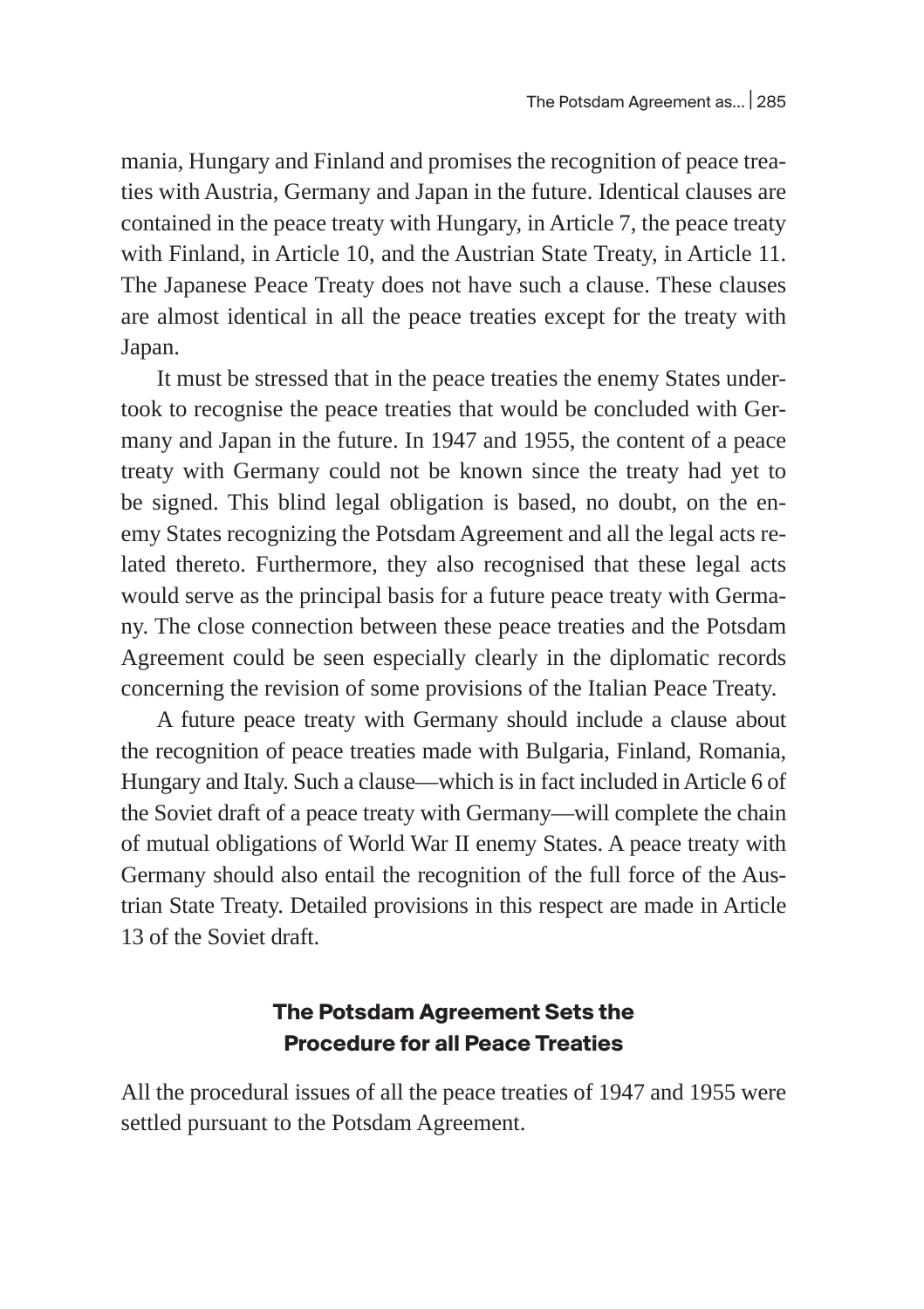The Italian Peace Treaty is based on the provisions of the Potsdam Agreement. Poland is also a party of this peace treaty. It does not invoke directly the Potsdam Agreement, but refers on several occasions to legal institutions established by the Agreement. By way of example, Article 21(3) of the treaty may be cited, in which the competence to perform certain legal acts is transferred to the Council of Foreign Ministers. The procedure of the Italian Peace Treaty deserves more attention, as this is the first peace treaty drafted by bodies established for this purpose in the Potsdam Agreement.

The procedural connections between the Potsdam Agreement and the peace treaties with Romania, Bulgaria, Hungary and Finland can be described globally. Poland is not a party to any of these four peace treaties. These treaties are based on the procedural rules set by the Potsdam Agreement, all were drafted by the Council of Foreign Ministers and invoke legal institutions established in the Potsdam Agreement.

The Austrian State Treaty of 15 May 1955 was signed by the Four Great Powers. From the formal point of view, this treaty differs from the others in both its name and the principal purpose of its conclusion. The concept of 'state treaty' was introduced for the purpose of emphasising that it was not an international agreement identical with a peace treaty. After its annexation, Austria was *de facto* a part of the German Reich. It did not participate in the war as an independent state out of its free will. Therefore, the main purpose of the so-called Austrian State Treaty is the restitution of the *status quo ante bellum* announced in fact in the legal acts from the time of World War II.The issue of repairing the damage left by the war, as pertinent to the relations between Austria and the United Nations, were discussed at the Yalta and Potsdam conferences. The groundwork for the Austrian State Treaty had been laid by the Moscow Declaration of 30 October 1943. The preamble to the Treaty confirms the principles specified in the Declaration. The Treaty itself was drafted by the Council of Foreign Ministers pursuant to the Potsdam Agreement. When the Western Powers attempted to transfer the drafting of the Treaty to the UN, the USSR government protested by stressing that the rules of cooperation be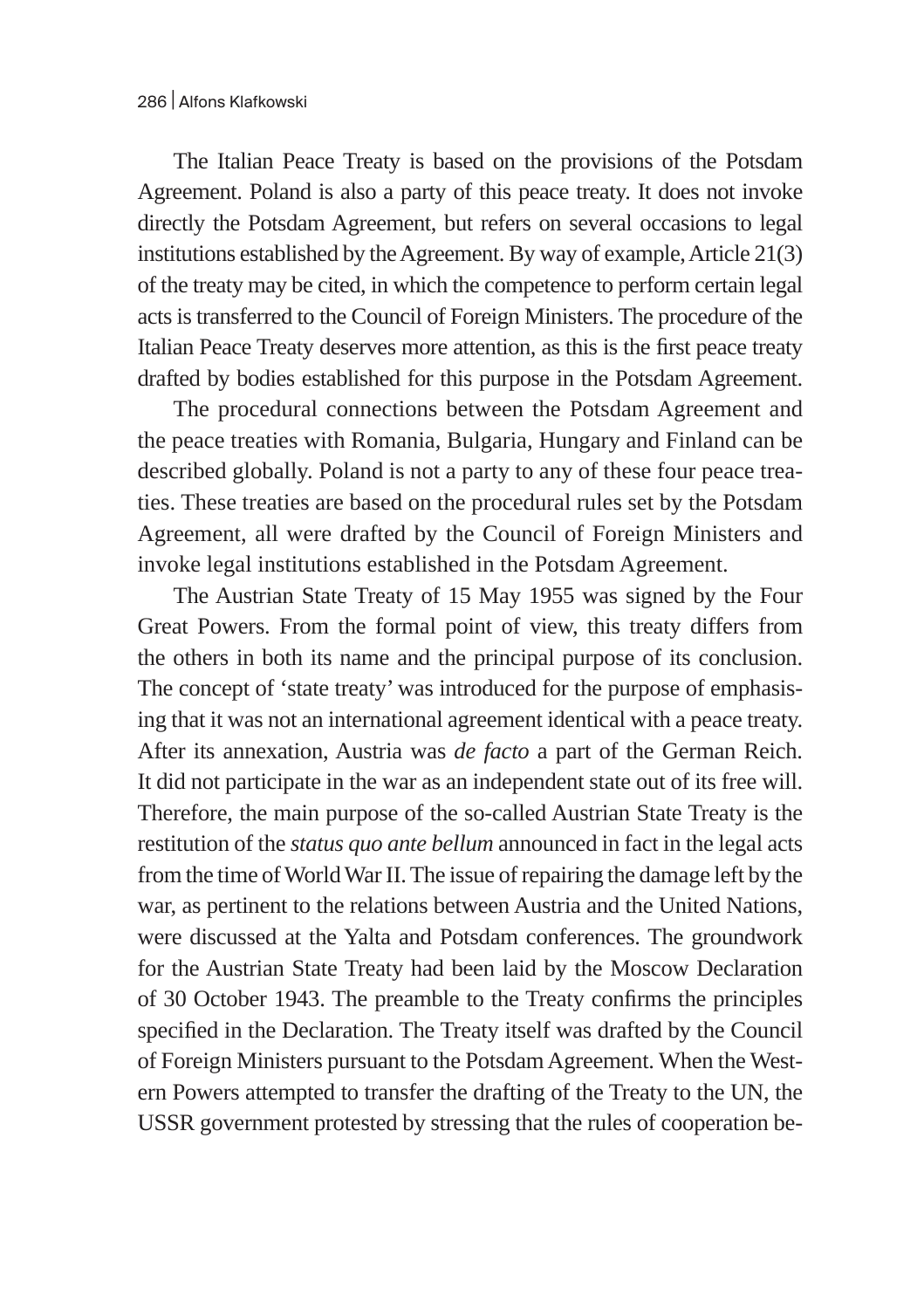tween the Four Powers ruled out any possibility of drafting a treaty with Austria otherwise than is specified in the Potsdam Agreement.

The Japanese Peace Treaty was signed in San Francisco on 8 September 1951 after a short conference convened by the United States and a group of cooperating states. The USSR took part in the conference, but refused to sign the Treaty. Poland was represented at the San Francisco Conference but did not sign the Treaty either. The Japanese Peace Treaty should have been drawn up according to the same Potsdam Agreement rules that governed the conclusion of all the other treaties after World War II. When the Potsdam Agreement came into force, the war with Japan was still raging and the terms of its termination and the rules for post-war relations had been set out and announced in other legal acts. There is no doubt, however, that the formal law established for peace treaties in the Potsdam Agreement also applies also to the Japanese Peace Treaty. On these grounds, the Polish delegate to the San Francisco Conference demanded that the same procedure be used that had formed the basis of the Paris Peace Conference in 1946–1947. The legal arguments presented at the San Francisco Conference are crucial for assessing the grounds of all the peace treaties after World War II. The San Francisco Conference breached the procedure for concluding peace treaties established by the Potsdam Agreement and the United Nations Declaration of 1 January 1942, including an undertaking not to make a separate peace with enemy States.

### **The Pre-Treaty Decisions of the Potsdam Agreement as an Integral Part of Peace Treaties**

When analysed, the peace treaties concluded after World War II reveal that in terms of substantive law they have adopted the pre-treaty decisions included in the Potsdam Agreement or in other legal acts of the United Nations.

The Italian Peace Treaty adopted pre-treaty decisions concerning such issues as colonial territories, reparations, boundaries, etc. A consid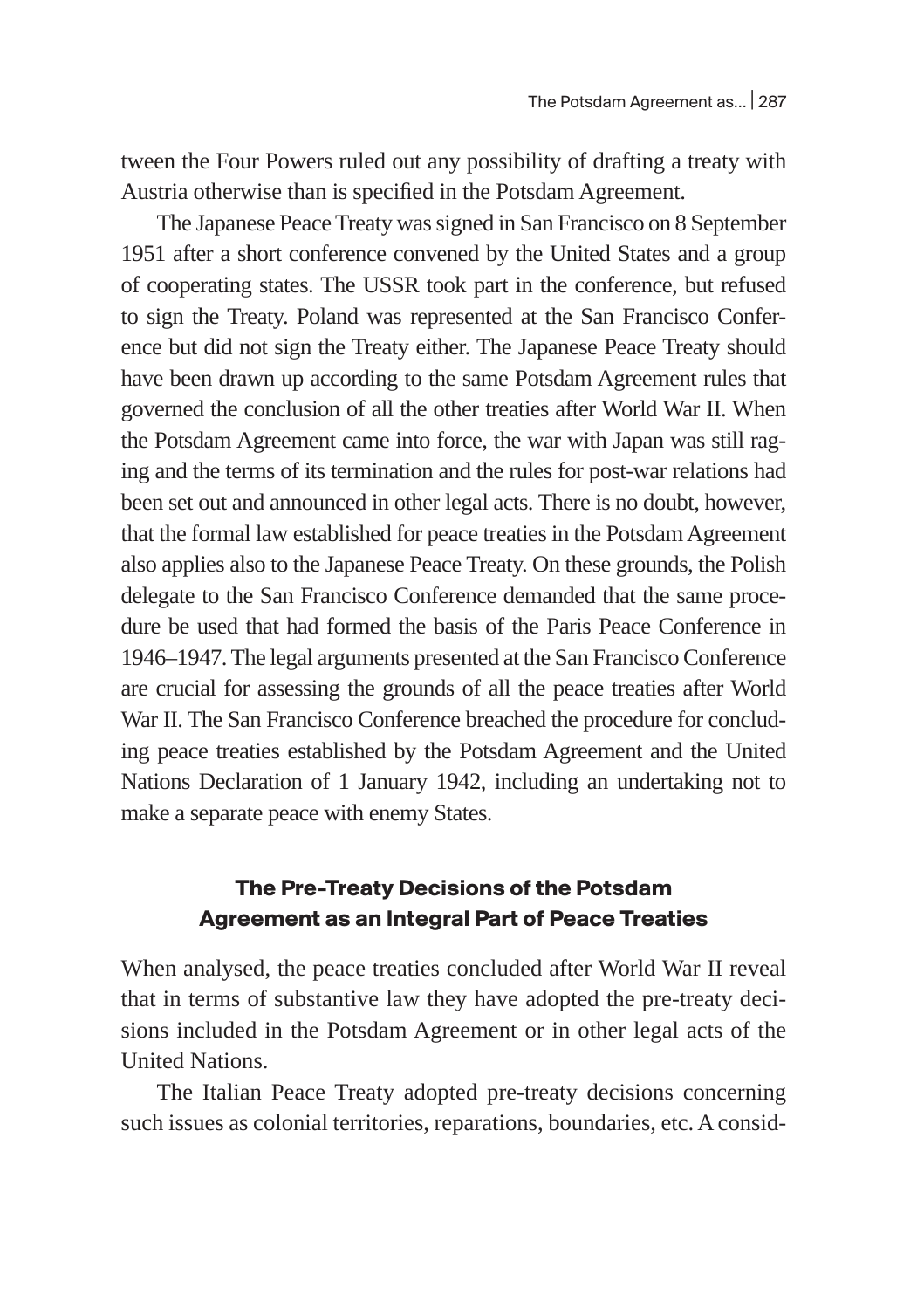erable number of these decisions were incorporated into the provisions of the Potsdam Agreement. Thus, it can be generally said that the Potsdam Agreement, when it comes to pre-treaty decisions regarding Italy, has been performed by this peace treaty.

The peace treaty with Romania adopted all the pre-treaty decisions of the Potsdam Agreement which were, as a matter of fact, respected in the preparatory work done by the Council of Foreign Ministers. These decisions concerned changes to Romania's state borders, the legal status of the Danube, some military issues, reparations, etc.

The peace treaty with Hungary incorporated pre-treaty decisions included, among others, in the Potsdam Agreement. They concerned such issues as changes to state borders, the legal status of the Danube, reparations and some military, and economic matters.

Analogous regularities can be found in the peace treaties with Bulgaria and Finland. Pre-treaty decisions were also incorporated into the Austrian State Treaty.

The Moscow Declaration of 30 October 1943 is invoked in this treaty several times. Article 11 of the Austrian State Treaty is an undertaking to recognise the full force of the peace treaties made with Italy, Romania, Bulgaria, Hungary and Finland. In Article 3, in turn, the Four Great Powers undertake to "[…] incorporate in the German Peace Treaty provisions for securing from Germany the recognition of Austria's sovereignty and independence, and the renunciation by Germany of all territorial and political claims in respect of Austria and Austrian territory". The legal nature of this undertaking by the Four Great Powers is analogous to the pre-treaty decisions in the Potsdam Agreement. In Article 22, the Austrian State Treaty invokes the Potsdam Agreement three times. Other articles of the Treaty adopt the pre-treaty decisions of the Potsdam Agreement word for word, often without citing it. As regards substantive law, the Austrian State Treaty thus implements the pre-treaty decisions of the Four Great Powers included in the legal acts of the United Nations.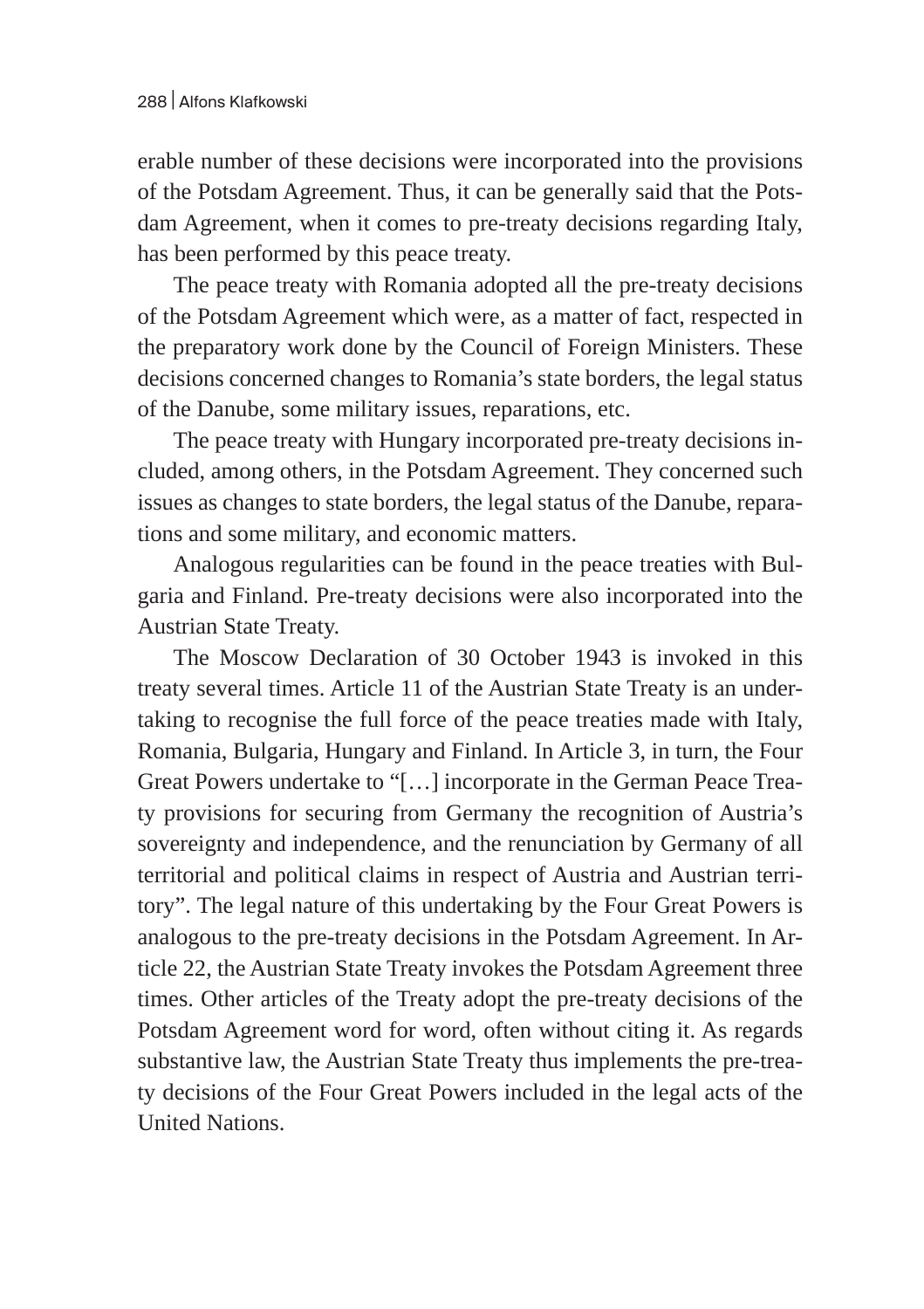The provisions of the Japanese Peace Treaty were drawn up by one country, i.e. the United States. The draft of the Treaty was presented by the US government in the *aide-mémoire* of 26 October 1950 addressed to the USSR government. This document does not make any reference to a legal act of the Four Powers from the time of World War II. The note of the US government of 27 December 1950 on the Japanese Peace Treaty takes issue with the United Nations Declaration of 1 January 1942, Cairo Declaration of 1943 and legal acts of the United Nations. The draft of the Treaty released by the US and UK governments on 13 August 1951 cites the Potsdam Declaration of 26 July 1945. Article 20 of the draft refers to the Potsdam Agreement in the context of the rights of the Powers to dispose of the property assets of the former German Reich. Article 26 mentions the United Nations Declaration of 1 January 1942. The interpretation given to World War II legal acts by the US government in the preparatory work leading to the Treaty is inconsistent with both the letter and intention of these acts. Therefore, the USSR government and other members of the United Nations—Poland among them—rejected this interpretation. Legally, only the Council of Foreign Ministers is the body called upon to draw up a peace treaty with Japan. In such a case, on this international body—next to the Four Powers, parties to the Potsdam Agreement—China should be represented as well. At the San Francisco Conference, the Polish delegate demanded that all pre-treaty decisions included in the legal acts of the time of World War II be incorporated in the Japanese Peace Treaty. In sum, it can be claimed that the substantive law of the 1951 Treaty contravenes the legal acts of the United Nations. The contraventions also involve a unilateral breach of the pre-treaty decisions included in those legal acts.

To present the complete picture of the connections between the peace treaties and pre-treaty decisions included in the legal acts of the United Nations it is necessary to observe that some countries protested against specific provisions of the peace treaties they had signed. Italy lodged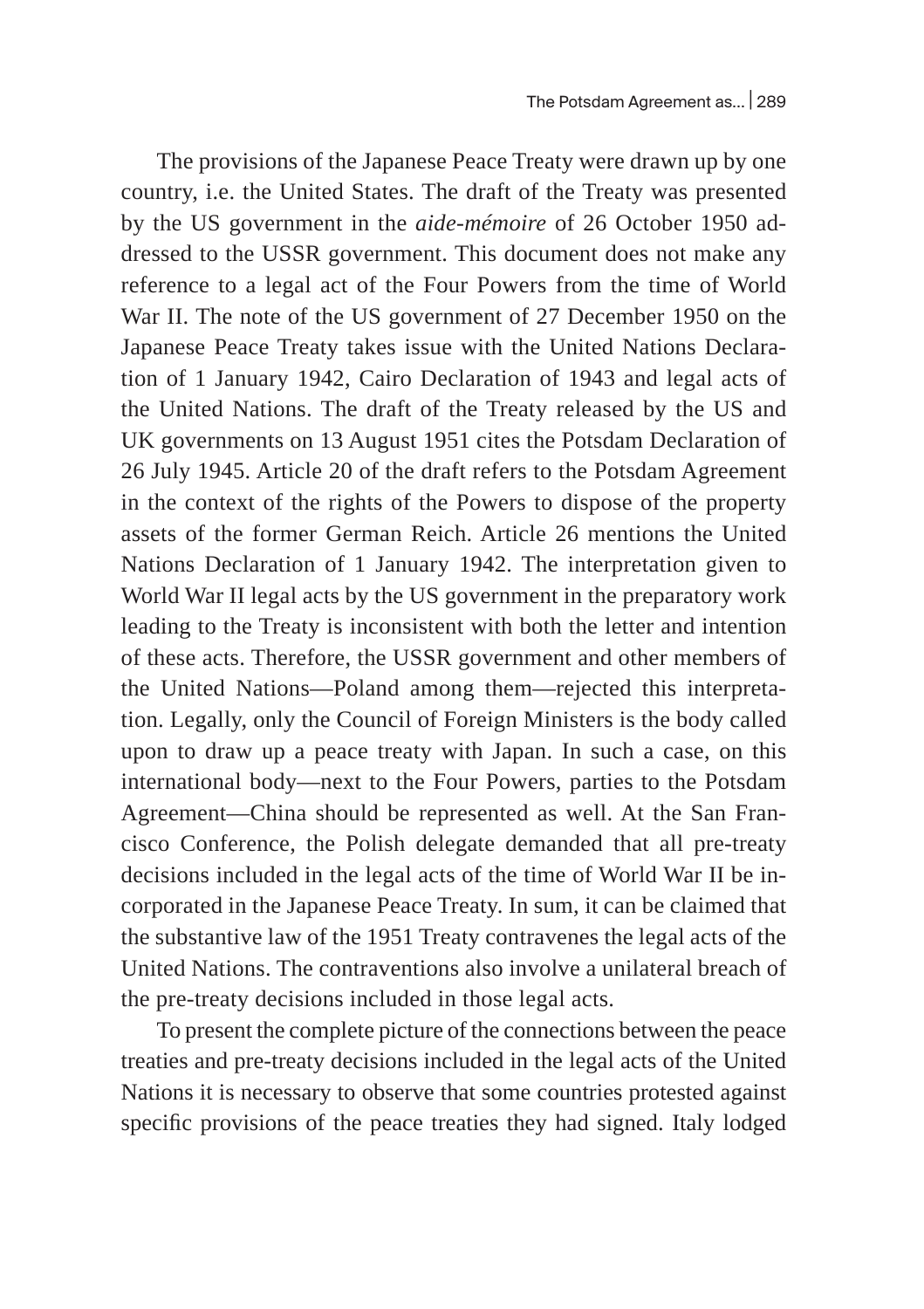a formal protest against the selected provisions of the peace treaty after its signing. The protest, read out on the radio by the Italian Foreign Minister, said that the Italian government had not taken proper part in the drafting of the final version of the peace treaty. The Italian note protested against some territorial, economic and military provisions and said that Italy would make efforts to have some provisions of the treaty revised.

Formal protests were also lodged by other countries. Romania called some provisions of the treaty it had signed too far-reaching or unjust. Bulgaria, in turn, in a protest note, criticised some provisions of the peace treaty it had signed, relating to borders, reparations and certain economic matters. Hungary lodged a protest note against some decisions relating to state borders, the deportation of minority populations from Czechoslovakia, etc. All these countries announced that they would make efforts to have indicated provisions of respective peace treaties revised. The only World War II Axis state that signed a peace treaty without protest was Finland.

As regards the question of adopting pre-treaty decisions by the above-mentioned peace treaties, it is worth mentioning that the question involves not only the Potsdam Agreement. The peace treaties adopted also pre-treaty decisions from armistice agreements. In World War II, hostilities ended in two kinds of armistice agreements.

One kind comprises the armistice agreements with Italy and the German Reich. They are distinct in that they were issued by the United Nations after the signing of unconditional military surrenders to provide for the situation of the surrendering states. Having been announced in the preceding military acts, these additional agreements settled issues other than military ones, such as territorial, political and economic, and others concerning transportation, reparations, general rules of occupation and control, etc.

The other kind is made up of the armistice agreements with Romania, Bulgaria, Hungary and Finland, which in a single legal act include all provisions: both military and territorial, political, occupation ones, etc.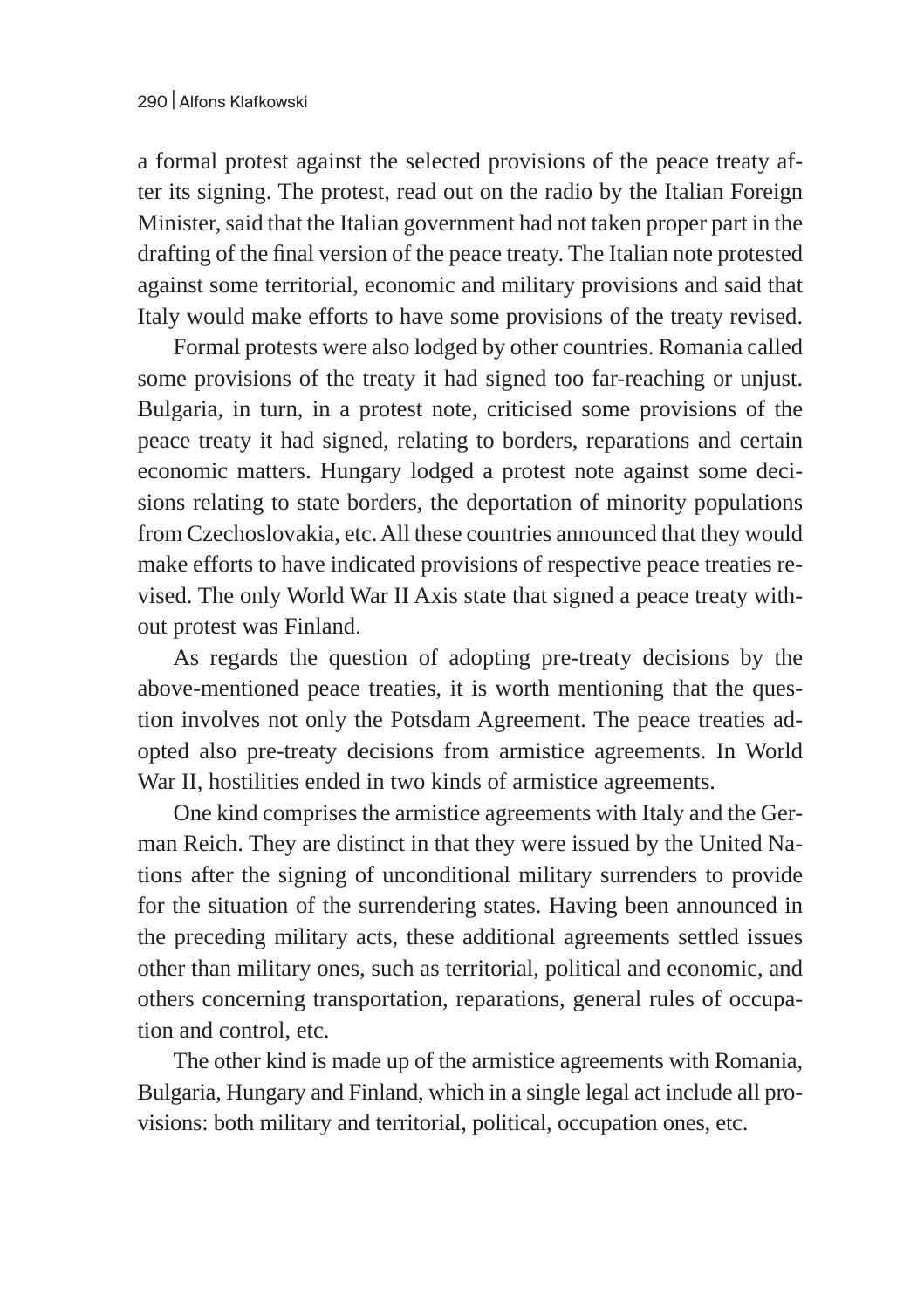When analysed, the connections between the armistice agreements and peace treaties made after 1945 help reveal a certain regularity. The peace treaties adopt the provisions of the armistice agreements and elaborate on them in more detailed provisions. Worthy of special attention are the armistice agreement provisions on changes to the borders of enemy States. A study of the peace treaties made after 1945 shows that the pre-treaty decisions of armistice agreements are an integral part of these treaties. The armistice with Italy of 3 September 1943 is a military act, but its Article 12 announces additional political, economic and financial terms to be imposed on Italy later. This announcement was performed in an annex to the armistice agreement with Italy of 29 September 1943. It changed Italy's borders as well. The final territorial changes were made in the Italian Peace Treaty, in this sense that the Treaty adopted the pre-treaty decisions in this respect. The Romanian Peace Treaty adopted the armistice agreement provisions of 12 September 1944. The nature of the armistice agreement in this case differs from the armistice with Italy. The armistice agreement with Romania is a provisional, so to speak, peace treaty, containing all kinds of provisions focused on the damage left by the war, including changes to state borders. These pre-treaty decisions form an integral part of the Romanian Peace Treaty. The Bulgarian Peace Treaty, too, adopts territorial decisions made in the armistice agreement with Bulgaria of 28 October 1944, with the exception of one change that was additionally introduced to this peace treaty. The Hungarian Peace Treaty adopts the pre-treaty decisions on changes to state borders made in the armistice agreement with Hungary of 20 January 1945. In contrast, the Finnish Peace Treaty is different. Independently of the armistice agreement of 19 September 1944, which provides for changes to state borders, the Treaty makes reference to a previous peace treaty concluded between Finland and the USSR prior to 1940. An annex to the armistice agreement with Finland, signed in Moscow on 19 September, mostly covers territorial matters.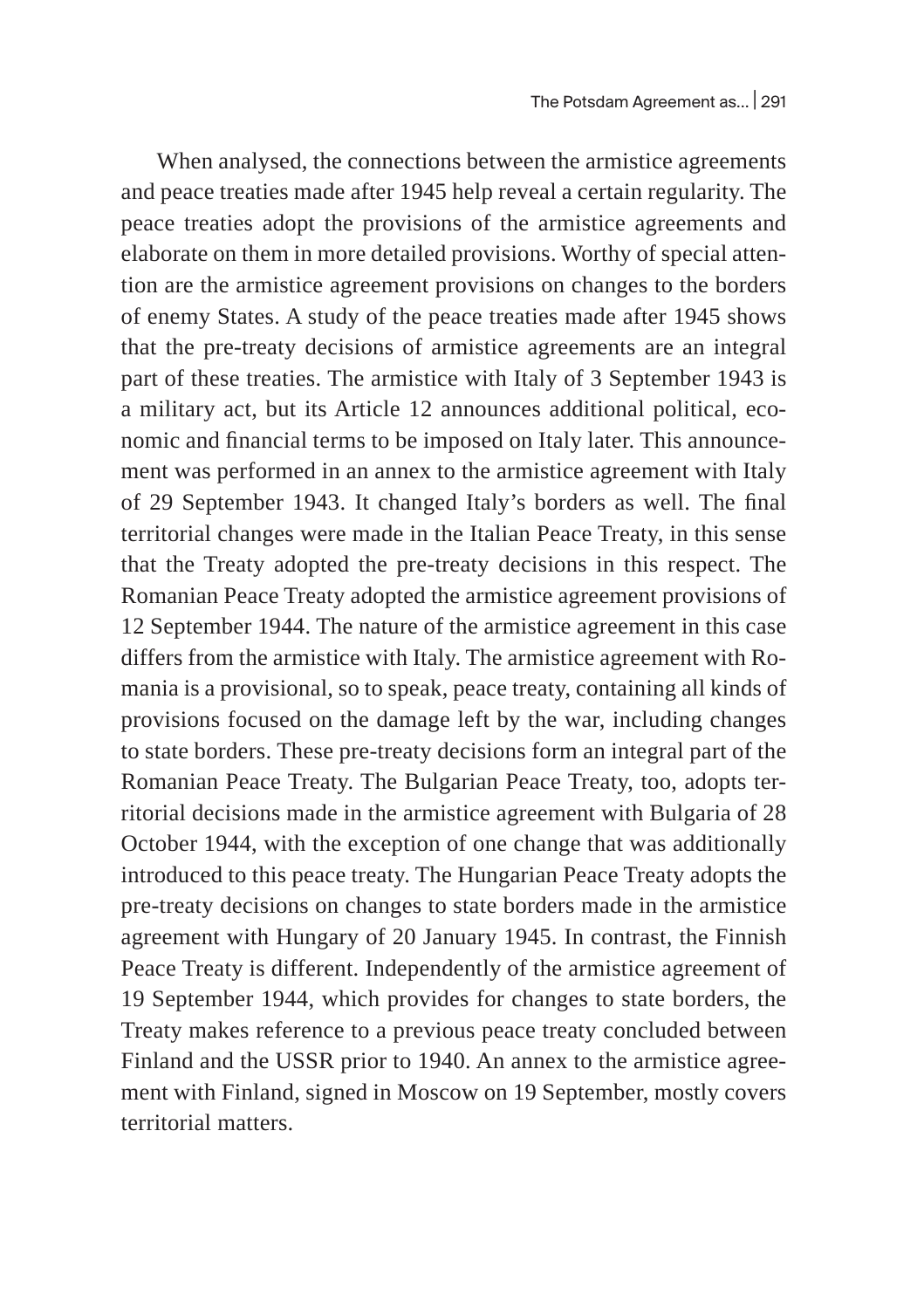Certain differences can also be found also in the Austrian State Treaty. As regards the territory, it follows the principle of *restitutio ad integrum* by stating in Article 5 that the borders of Austria will be those which had existed on 1 January 1938.

The 1951 Japanese Peace Treaty does not make any references to the legal acts of the United Nations nor to the unconditional surrender of Japan. It makes territorial changes in comparison to the borders of Japan that until the commencement of World War II hostilities had not been formally questioned. These territorial changes are based on the legal acts from the time of World War II announced after the conferences in Cairo, Yalta and Potsdam. In this regard, the view has been expressed that a peace treaty very often makes territorial changes that in the course of normal peaceful international relations could not be made in this manner.

The finding that peace treaties concluded after 1945 adopt pre-treaty decisions made in the legal acts of the United Nations as their integral part is of major importance for the drafting of a future peace treaty with Germany. All pre-treaty decisions should be taken into account in such a treaty and introduced to it in a form meeting the requirements of the legal acts of the United Nations and following the practice of concluding peace treaties after World War II. This refers in particular to the pre-treaty decisions made in the Potsdam Agreement. It is obvious that a peace treaty with Germany may not constitute an exception in this regard. This is crucial for Poland, because the Polish-German border is delineated in the Potsdam Agreement. Its pre-treaty decisions on this matter—as all pre-treaty decisions made in it and concerning many other countries—should be implemented in a peace treaty with Germany in the same manner as the pre-treaty decisions of the armistice agreements and other legal acts of the United Nations were implemented by all the other peace treaties.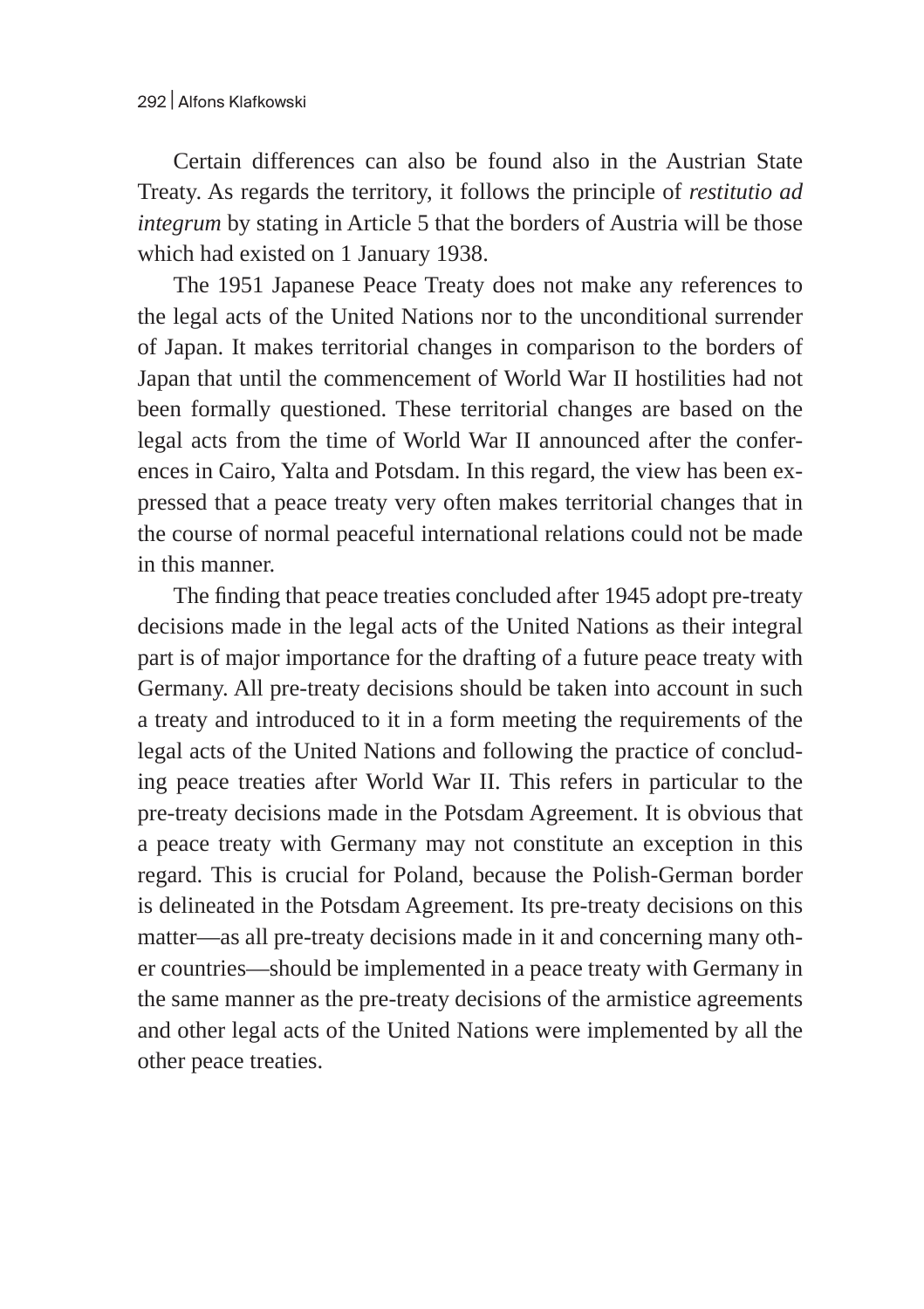#### **Poland Considers the Potsdam Agreement to be the Foundation of a Peace Treaty with Germany**

The records documenting Poland's attitude to preparations for making a peace treaty with Germany show that Poland abides by the provisions of the United Nations Declaration of 1 January 1942 that ban its signatories from making a separate armistice or peace with the Axis states from the time of World War II. The Treaty between Poland and the USSR of 21 April 1945 on Friendship, Mutual Assistance and Post-War Cooperation states in Article 5 that the two countries will not conclude, without mutual agreement, an armistice or peace with the Nazi government or any other authority in Germany that may pose a threat to the territorial integrity or security of the two countries. The renewed treaty between Poland and the USSR of 8 April 1965 also invokes the Potsdam Agreement.

The legal grounds of post-war relations between Poland and Germany are by and large the Potsdam Agreement. It is on these grounds that many matters have been regulated. The state of war between Poland and Germany has been ended. Poland maintains diplomatic and consular relations with one German state and has made clear its readiness to normalise its relations with the other German state. A final settlement has been reached on such matters as the Polish-German border and many other matters listed in the Polish memorandum of January 1947. Many other matters are still outstanding and await regulation after establishing relations with the FRG. It is obvious that a future peace treaty with Germany may include above all provisions embodying pre-treaty decisions recorded in the Potsdam Agreement or other legal acts, repairing the damage left by the war between Poland and "Germany as a whole".

Poland has consistently recognised and upheld the full legal force of the Potsdam Agreement and demands that all states do the same. The Polish government has done its duty with respect to the preparation of a peace treaty with Germany. Poland is not responsible for not hold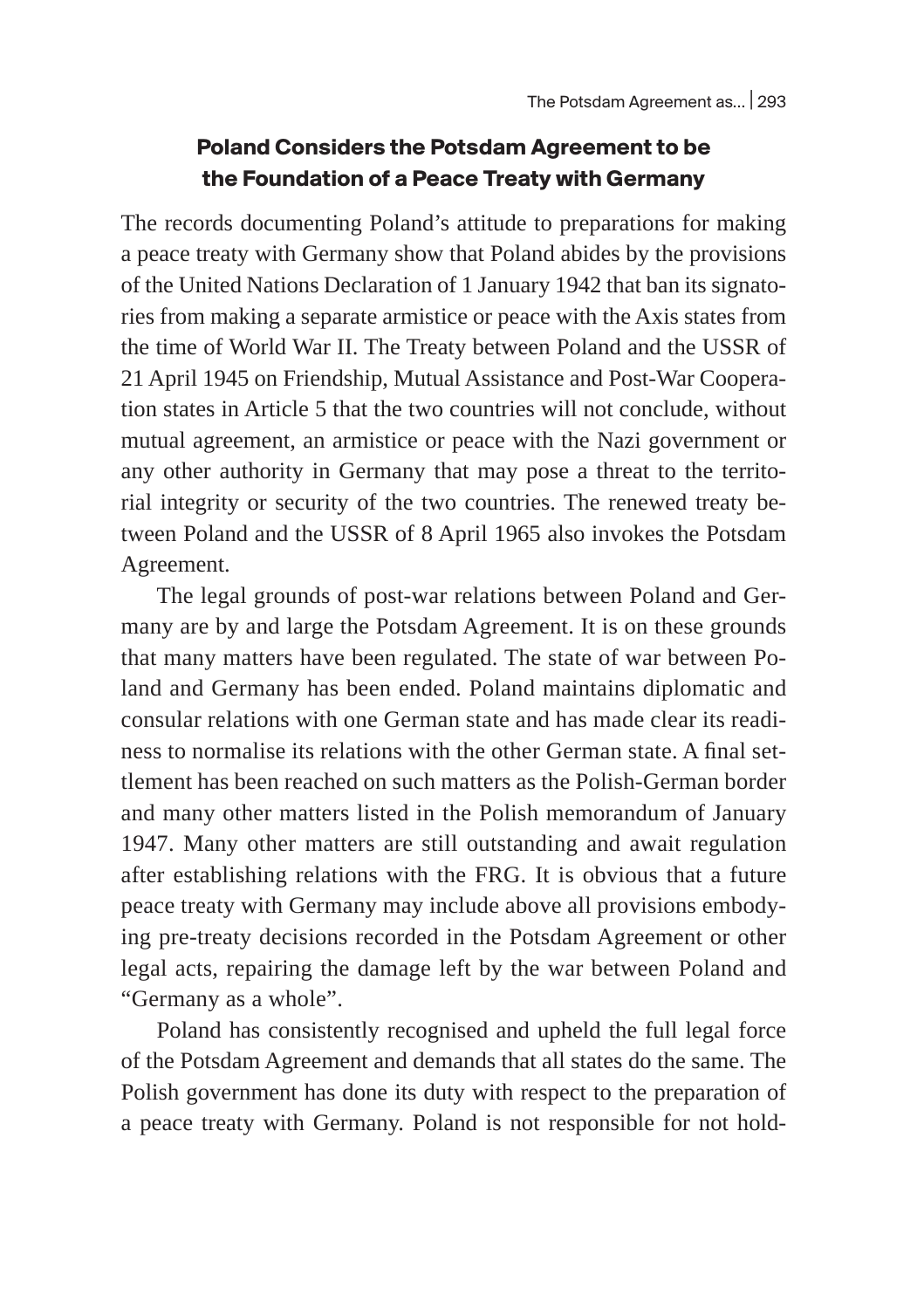ing a peace conference until this day or not drawing up such a draft of a peace treaty with Germany that would be agreed by all powers. The Polish position has been clarified in the following statement by Władysław Gomułka:

The Western countries reject our draft treaty, without proposing—so far their own. Adenauer speaks in a tone as if in that war, it had not been Germany that was defeated. A treaty with Germany will be concluded anyway regardless of the position taken by the Western countries and Adenauer. Germany is represented now by two German states: the GDR—a peaceloving socialist German state governed by German workers and farmers for the first time in history—and the FRG—a capitalist state in which German militarism is gaining ground. The former is willing to make a peace treaty, the latter is not. Thus, we shall make a peace treaty with Germany represented by the GDR if the FRG does not go along with it. It is not our fault that two German states came into being. It was not the socialist states that proclaimed the cold war. It was proclaimed by the West. The FRG was both: a product of the cold war and an instrument to inflame it.

Polish diplomacy emphasises that it is ready to make a peace treaty with both German states. Such a treaty should cover all outstanding matters as well as those that have been already settled otherwise. The Polish government has declared on many occasions its readiness to normalise state relations with the FRG, treating such a normalisation seriously and not for the sake of appearances. However, the point of departure for anynormalisation of relations between the FRG and Poland is that the FRG government should renounce its programme of territorial revisionism.

The principal document relating to a peace treaty with Germany is a memorandum submitted by the Polish government at the conference of deputy foreign ministers on Germany, convened in London in January 1947. The speech by the Polish delegate at that conference, made on 27 January 1947, at the outset drew the attention of the participants to